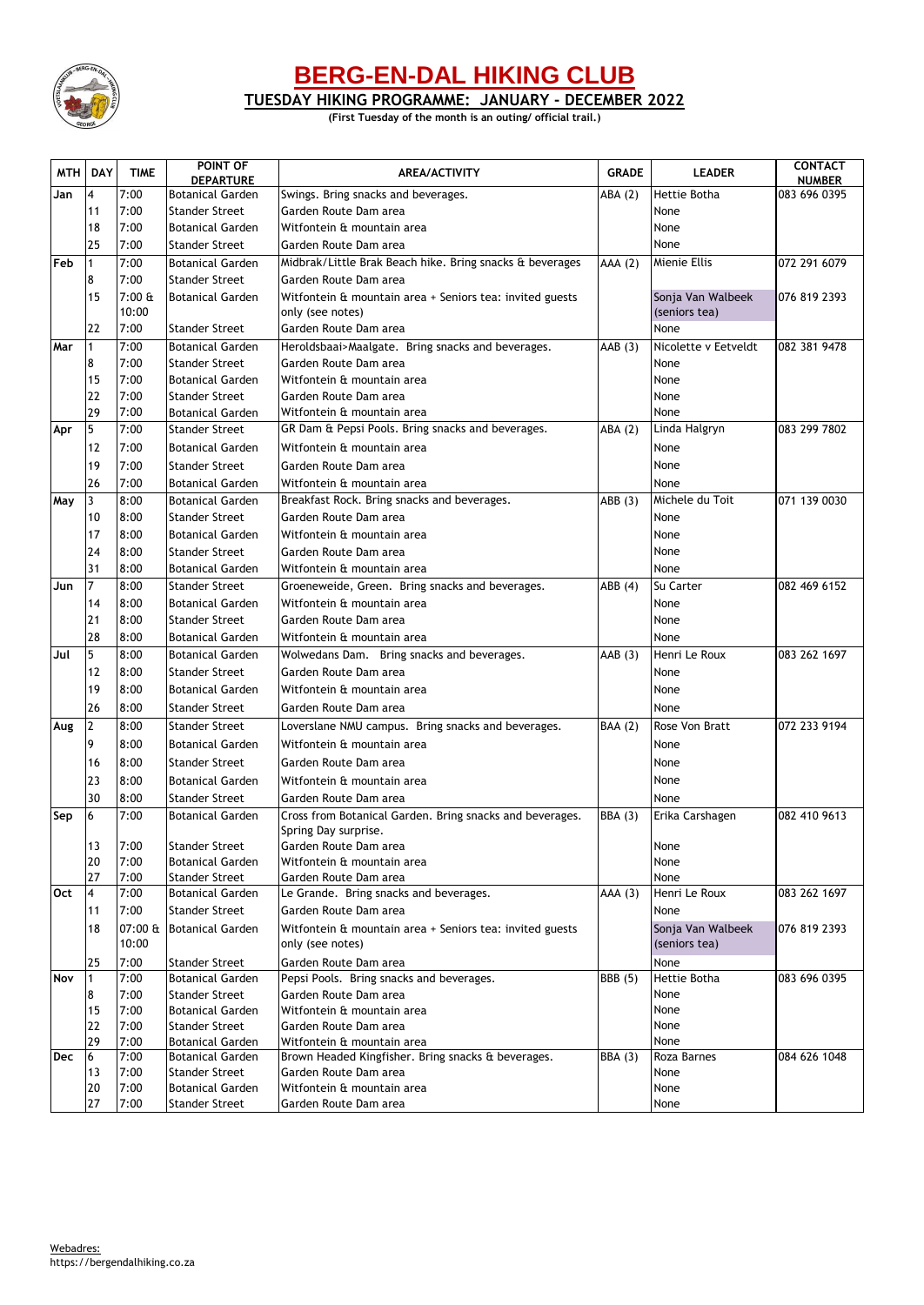

### **BERG-EN-DAL HIKING CLUB SATURDAY HIKING PROGRAMME: JANUARY - DECEMBER 2022**

|            |                  | MTH DAY TIME | <b>DESCRIPTION</b>                       | <b>GRADE</b>   | <b>LEADER</b>                                     | <b>CONTACT NO.</b>           | <b>COMMENTS</b>                                                 |  |
|------------|------------------|--------------|------------------------------------------|----------------|---------------------------------------------------|------------------------------|-----------------------------------------------------------------|--|
| Jan        | l 1              |              | 7:00 Herolds Bay > Maalgate              |                | AAB (3) Mienie Ellis                              | 072 291 6079                 | (opportunity for swimming)                                      |  |
|            | 8                |              | 7:00 Kaaimans River (swim)               |                | AAC (5) Douglas Thomas                            | 082 732 6085                 | Bring life jacket                                               |  |
|            | 15               | 7:00         | Silver River Waterfall                   |                | BBC (5) Nico Van Stryp                            | 083 233 6319                 | (swim)                                                          |  |
|            | 22               | 7:00         | Bridle Path > Waterfall                  |                | ABA (3) Theresa Oldewage                          | 072 133 7448                 | Buffalo Bay 21-23 Jan<br>(swim)                                 |  |
|            | 29               | 6:30         | Terblans and Jonkersberg                 | ABB(4)         | Jurie Erasmus                                     | 082 900 3003                 | Quarterly Saturday social (braai)                               |  |
| Feb        | 5                | 7:00         | <b>Wilderness Heritage</b>               |                | ABB (4) Geoff Carter                              | 083 680 8089                 | (swim)                                                          |  |
|            | 12               | 7:00         | Herolds Bay > Dollieskraal               |                | ABB (4) Mienie Ellis                              | 072 291 6079                 | (swim, low tide 07:20)   Whiskey Creek 16-18                    |  |
|            | 19               | 7:00         | Blombos, Lake Pleasant                   | <b>BBA</b> (5) | Mareta Strydom                                    | 084 474 4904                 | (swim)                                                          |  |
|            | 26               | 7:00         | Beervlei                                 |                | BBB (5) Tessa Rhodes                              | 083 303 2722                 | (swim)                                                          |  |
| Mar        | 5                | 7:00         | Carmel-Pulpit Rock > Magic Forest        | <b>BBA</b> (5) | Rosita Kuschke                                    | 082 211 5521                 | Quarterly Sunday social (braai) 6 Mar                           |  |
|            | 12               | 7:00         | Van Dalen Peak/Cave - circle             | BCB(8)         | Jurie Erasmus                                     | 082 900 3003                 |                                                                 |  |
|            | 19               | 7:00         | Rogue Pony                               | AAB(4)         | Roza Barnes                                       | 084 626 1048                 | Katot Meyer 18-21                                               |  |
|            | 26               | 7:00         | Tierkop > Kransberg                      | CCB(8)         | <b>Jeff Lester</b>                                | 082 566 3295                 |                                                                 |  |
| Apr        | $\overline{2}$   | 6:30         | St Blaize                                |                | BBB (5) Mariaan Joubert                           | 084 668 4747                 | (swim)                                                          |  |
|            | 9                | 7:00         | Glentana to Great Brak                   |                | AAB (4) Erika Carshagen                           | 082 410 9613                 | (low tide 09:20)   Quarterly Saturday social                    |  |
|            | 16               | 7:00         | Forest Buzzard (Botanical Garden)        |                | BBA (3) Jurie Erasmus                             | 082 900 3003                 | Diepwalle 15-17 / Celebratio dates t.b.c.                       |  |
|            | 23               | 7:00         | Tolberg > Vensterberg                    | ABC(7)         | Theresa Oldewage                                  | 072 133 7448                 |                                                                 |  |
|            | 30               | 6:00         | George Peak- circle via cross            |                | BCC (8) Gerrie Smith                              | 071 849 9306                 | Alternative to Cross. (solar eclipse)                           |  |
| May        | 17               | 8:00         | Dune Moll Rat                            |                | AAA (2) Daniel Lester                             | 082 774 0028                 | Quarterly Sunday social (braai) 8 May                           |  |
|            | 14               | 8:00         | Groeneweide, Blue                        |                | BBA (3) Roza Barnes                               | 084 626 1048                 |                                                                 |  |
|            | 21               | 8:00         | <b>Cradock Pass</b>                      |                | BCB (7) Geoff Carter                              | 083 680 8089                 | Cape Town 22-29                                                 |  |
|            | 28               | 7:00         | Koumashoek (circle)                      |                | BCC (9) Nico Van Stryp                            | 083 233 6319                 |                                                                 |  |
| Jun        | 14               | 7:00         | Noordstasie                              | BCC(9)         | Jurie Erasmus                                     | 082 900 3003                 | Alternative Bosbok 08:00                                        |  |
|            | 11               | 8:00         | Sungazer                                 |                | ABB (4) Rosita Kuschke                            | 082 211 5521                 | <b>Sleeping Beauty 10-12</b>                                    |  |
|            | 18               | 8:00         | Groenkopnek                              |                | CCB (6) Su Carter                                 | 082 469 6152                 |                                                                 |  |
|            | 25               | 8:00         | Ebb & Flow>WildFarm>Standerweg           |                | BAA (3) Esther Van Rooyen                         | 084 406 4413                 |                                                                 |  |
| Jul        | $\overline{2}$   |              | <b>Winter Function</b>                   |                |                                                   |                              |                                                                 |  |
|            | 9                | 8:00         | Southern Cross > Little Brak             |                | BAA (1) Hanli Townshend                           | 082 574 3846                 |                                                                 |  |
|            | 16               | 8:00         | Oubaai Heritage > Dollieskraal           |                | BBB (5) Mienie Ellis                              | 072 291 6079                 | (low tide 11:30)                                                |  |
|            | 23               | 8:00         | Doringrivier                             |                | BCB (7) Mareta Strydom                            | 084 474 4904                 | Anysberg 22-24                                                  |  |
|            | 30               | 8:00         | Camferskloof Peak Skyline - circle       | ABB (7)        | André Roux                                        | 083 456 0618                 |                                                                 |  |
| Aug        | 16               | 8:00         | Jubilee Creek/Drupkelder                 |                | AAB (4) Geoff Carter                              | 083 680 8089                 | Quarterly Saturday social (braai)                               |  |
|            | 13               | 8:00         | Montagu Pass                             |                | ABA (2) Nicolette v Eetveldt                      | 082 381 9478                 | Red Stone Hills 12-14                                           |  |
|            | 20               | 8:00         | Outeniqua pass>Montagu pass Skyline      | ACC(8)         | Jurie Erasmus                                     | 082 900 3003                 |                                                                 |  |
|            | 27               | 8:00         | Varingkloof>Ou Dam (Ou Dam Wes)          |                | CCB (8) Su Carter                                 | 082 469 6152                 | <b>Alternative Swings</b>                                       |  |
| Sep        | 3                | 7:00         | <b>Camferskloof Peak</b>                 |                | ABB (4) Salomé Van Wyk                            | 083 284 3492                 | Quarterly Sunday social (braai) 5 Sep                           |  |
|            | 10               | 6:30         | Kranshoek                                |                | BBA (5) Jeff Lester                               | 082 566 3295                 |                                                                 |  |
|            | 17               | 7:00         | <b>Breakfast Rock</b>                    |                | ABB (4) Nicolette v Eetveldt                      | 082 381 9478                 | Marloth, Swellendam 14-18                                       |  |
|            | 24               |              | 7:00 Kleinkranz > Gerickespunt           |                | CAA (3) Linda Halgryn                             | 083 299 7802                 | (low tide 08:45)                                                |  |
| $Oct$  1   | 8                |              | 7:00 Keurkop via Montagu Pass            |                | ABC (7) Gerrie Smith                              | 071 849 9306                 |                                                                 |  |
|            | 15               |              | 7:00 Eagle Falls<br>6:30 St Blaize       |                | AAC (5) Jurie Erasmus                             | 082 900 3003<br>083 284 3492 | Quarterly Saturday social (braai)<br>(swim)<br>Swartberge 14-16 |  |
|            |                  |              |                                          |                | BBB (5) Mariaan Joubert<br>BBC (5) Rose Von Bratt |                              |                                                                 |  |
|            | 22<br>29         |              | 7:00 Thunderbird<br>7:00 Pass to Pass    |                | ABC (7) Salomé Van Wyk                            | 072 233 9194<br>083 284 3492 |                                                                 |  |
|            |                  |              |                                          |                |                                                   |                              |                                                                 |  |
| Nov        | $\sqrt{5}$<br>12 | 7:00         | 7:00 Cradock Peak<br>Circles in a Forest |                | CDC (9) Tessa Rhodes<br>ABA (4) Henri Le Roux     | 083 303 2722<br>083 262 1697 | Alt. Bushbuck   Quarterly Sunday social 6 Nov                   |  |
|            | 19               | 7:00         | Groeneweide, Red                         |                | BBB (5) Esther Van Rooyen                         | 084 406 4413                 |                                                                 |  |
|            | 26               | 7:00         | Swings                                   |                | ABA (2) Theresa Oldewage                          | 072 133 7448                 | <b>Year End Function</b>                                        |  |
| <b>Dec</b> | $\vert$ 3        | 7:00         | Beervlei                                 |                | BBB (5) Nico Van Stryp                            | 083 233 6319                 | Robberg 2-4<br>(swim)                                           |  |
|            | 10               |              | 7:00 Wolwedans Dam                       |                | AAB (1) Mienie Ellis                              | 072 291 6079                 |                                                                 |  |
|            | 17               | 7:00         | Pepsi Pools                              |                | AAC (5) Su Carter                                 | 082 469 6152                 |                                                                 |  |
|            | 24               | 8:00         | Glentana > Shipwreck                     |                | AAA (2) Salomé Van Wyk                            | 083 284 3492                 | (swim, low tide 10:00)                                          |  |
|            | 31               |              | 7:00 Silver River pool                   |                | AAB (3) Hanli Townshend                           | 082 574 3846                 | (swim)                                                          |  |
|            |                  |              |                                          |                |                                                   |                              |                                                                 |  |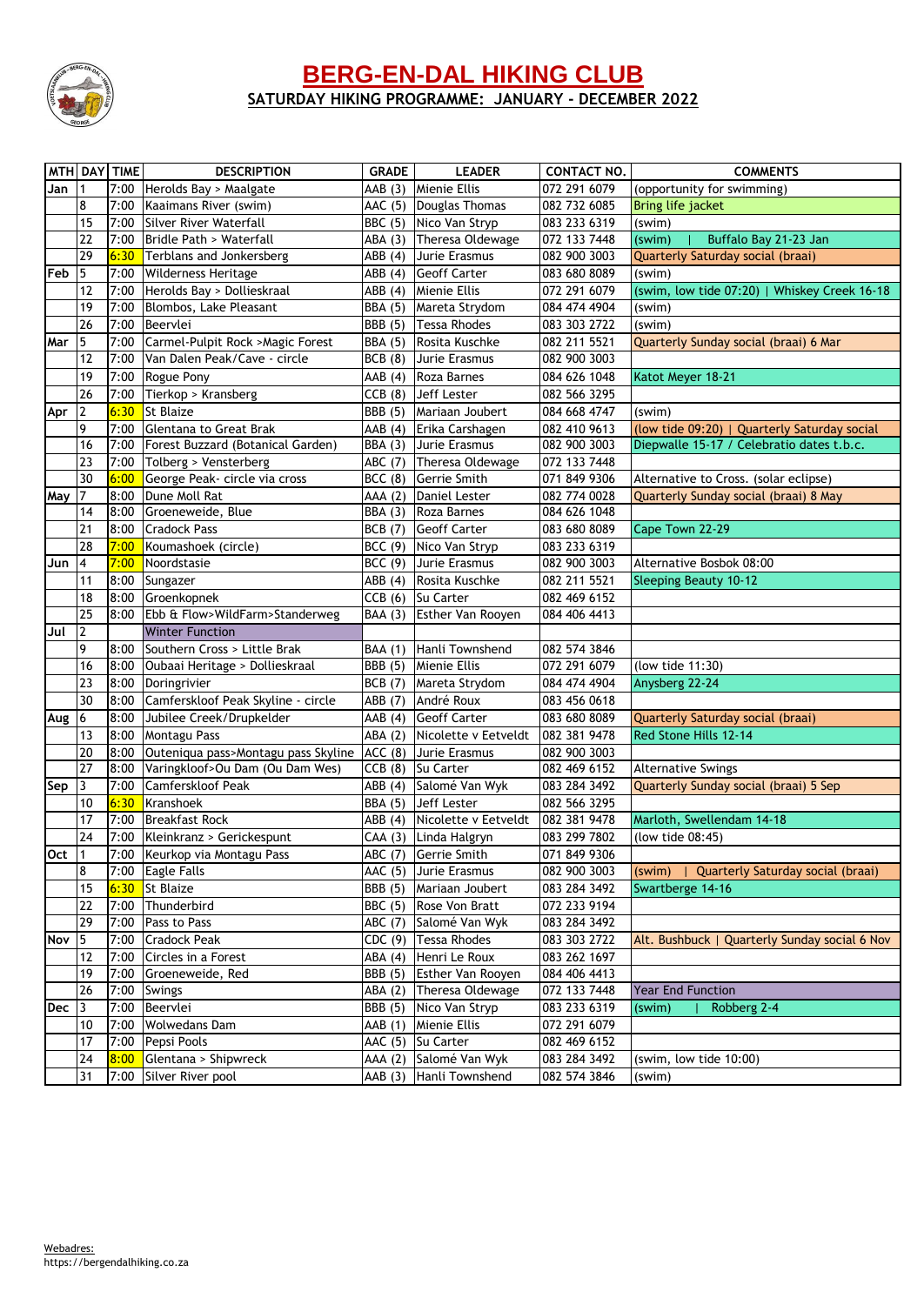

## **BERG-EN-DAL HIKING CLUB MULTI-DAY HIKING PROGRAMME: JANUARY - DECEMBER 2022**

| <b>MTH</b> | <b>DATE</b> | <b>DESTINATION</b>                                   | <b>ACTIVITY TYPE</b> | <b>ORGANISER</b>               | <b>CONTACT NUMBER</b>          |
|------------|-------------|------------------------------------------------------|----------------------|--------------------------------|--------------------------------|
| Jan        | 21 to 23    | <b>Buffalo Bay</b>                                   | Day hikes            | Esther van Rooven              | 084 406 4413                   |
| Feb        | 16 to 18    | Whiskey Creek, Keurbooms River                       | Rowing; Day hikes    | Rose von Bratt                 | 072 233 9194                   |
| Mar        | 18 to 21    | Katot Meyer, De Vlugt area                           | <b>Backpack</b>      | Rose von Bratt                 | 072 233 9194                   |
| Apr        | 15 to 17    | Diepwalle, Knysna and<br>Celebratio Pomegranate Farm | Day hikes            | Jeff Lester &<br>Linda Halgryn | 082 566 3295 &<br>083 299 7802 |
| May        | 22 to 29    | Cape (Table Mountain)                                | Backpack / Day hikes | Nico Van Stryp                 | 083 233 6319                   |
| Jun        | 10 to 12    | Sleeping Beauty, Riversdale                          | Day hikes            | Douglas Thomas                 | 082 732 6085                   |
| Jul        | 22 to 24    | Anysberg, Ladismith area                             | Day hikes            | Salomé Van Wyk                 | 083 284 3492                   |
| Aug        | 12 to 14    | Red Stone Hills, Calitzdorp                          | Day hikes            | Roza Barnes                    | 084 626 1048                   |
| Sep        | 14 to 18    | Marloth, Swellendam                                  | <b>Backpack</b>      | Hanli Townshend                | 082 574 3846                   |
| Oct        | 14 to 16    | Swartberge                                           | <b>Backpack</b>      | Douglas Thomas                 | 082 732 6085                   |
| Dec        | $2$ to 4    | Robberg, Plettenberg Bay                             | Day hikes            | Daniel Lester                  | 082 774 0028                   |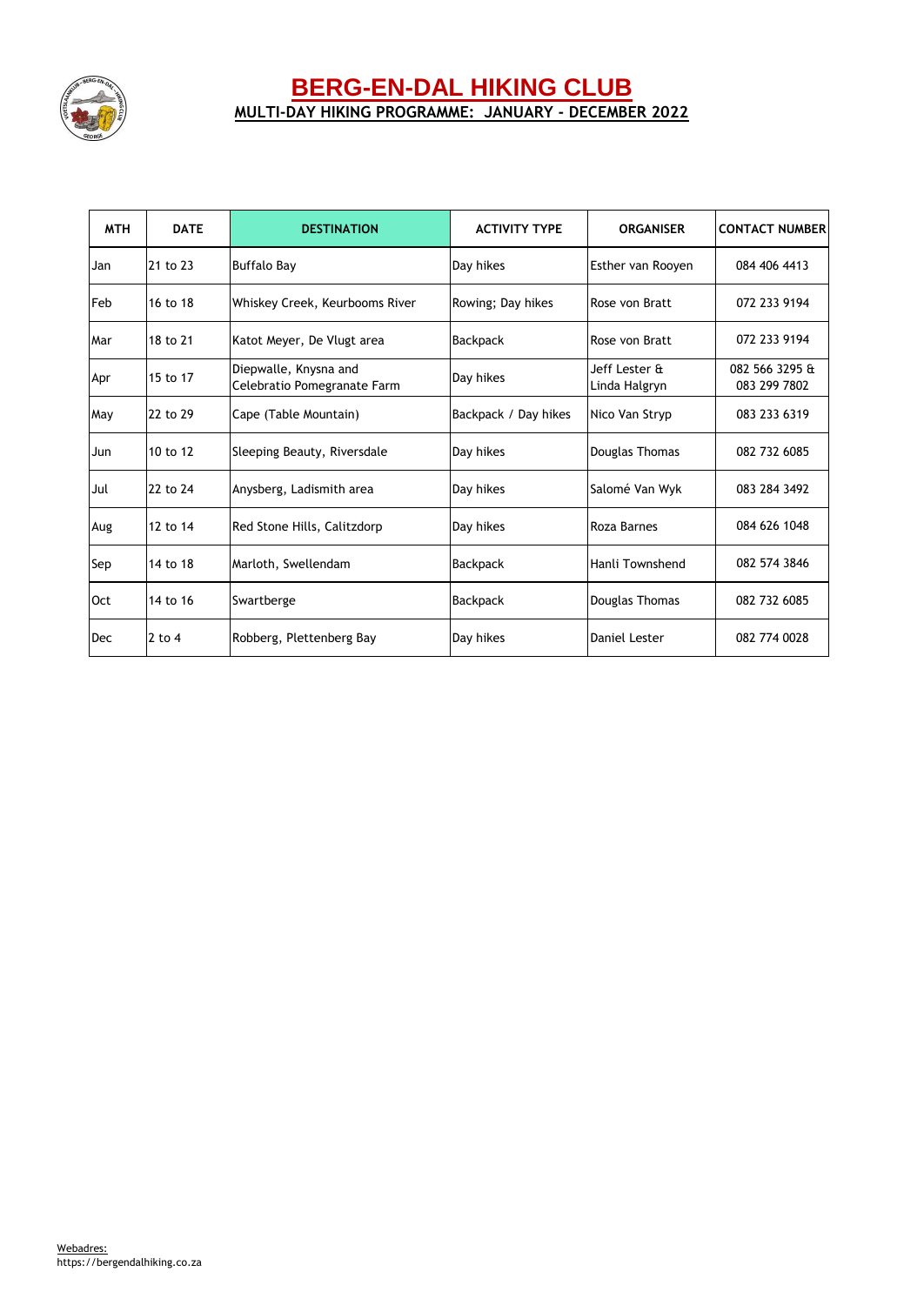

# **BERG-EN-DAL HIKING CLUB**

**FUNCTIONS: JANUARY - DECEMBER 2022**

| <b>MONTH</b> | <b>DAY</b> | <b>ACTIVITY</b>                              |  |  |
|--------------|------------|----------------------------------------------|--|--|
| 29<br>Jan    |            | Quarterly Saturday social (braai)            |  |  |
| Feb          | 3          | <b>AGM - Annual General Meeting</b>          |  |  |
|              | 10         | <b>Quarterly Committee Meeting</b>           |  |  |
|              | 15         | Seniors tea: invited guests only (see notes) |  |  |
|              | 17         | Annual Hike Leaders Meeting                  |  |  |
| Mar          | 6          | Quarterly Sunday social (braai)              |  |  |
| Apr          | 9          | Quarterly Saturday social (braai)            |  |  |
| May          | 8          | Quarterly Sunday social (braai)              |  |  |
|              | 26         | <b>Quarterly Committee Meeting</b>           |  |  |
| Jul          | 2          | <b>Winter Function</b>                       |  |  |
| Aug          | 6          | Quarterly Saturday social (braai)            |  |  |
| Sep          | 4          | Quarterly Sunday social (braai)              |  |  |
|              | 8          | <b>Quarterly Committee Meeting</b>           |  |  |
| <b>Oct</b>   | 8          | Quarterly Saturday social (braai)            |  |  |
|              | 18         | Seniors tea: invited guests only (see notes) |  |  |
| Nov          | 3          | <b>Quarterly Committee Meeting</b>           |  |  |
|              | 6          | Quarterly Sunday social (braai)              |  |  |
|              | 26         | <b>Year End Function</b>                     |  |  |